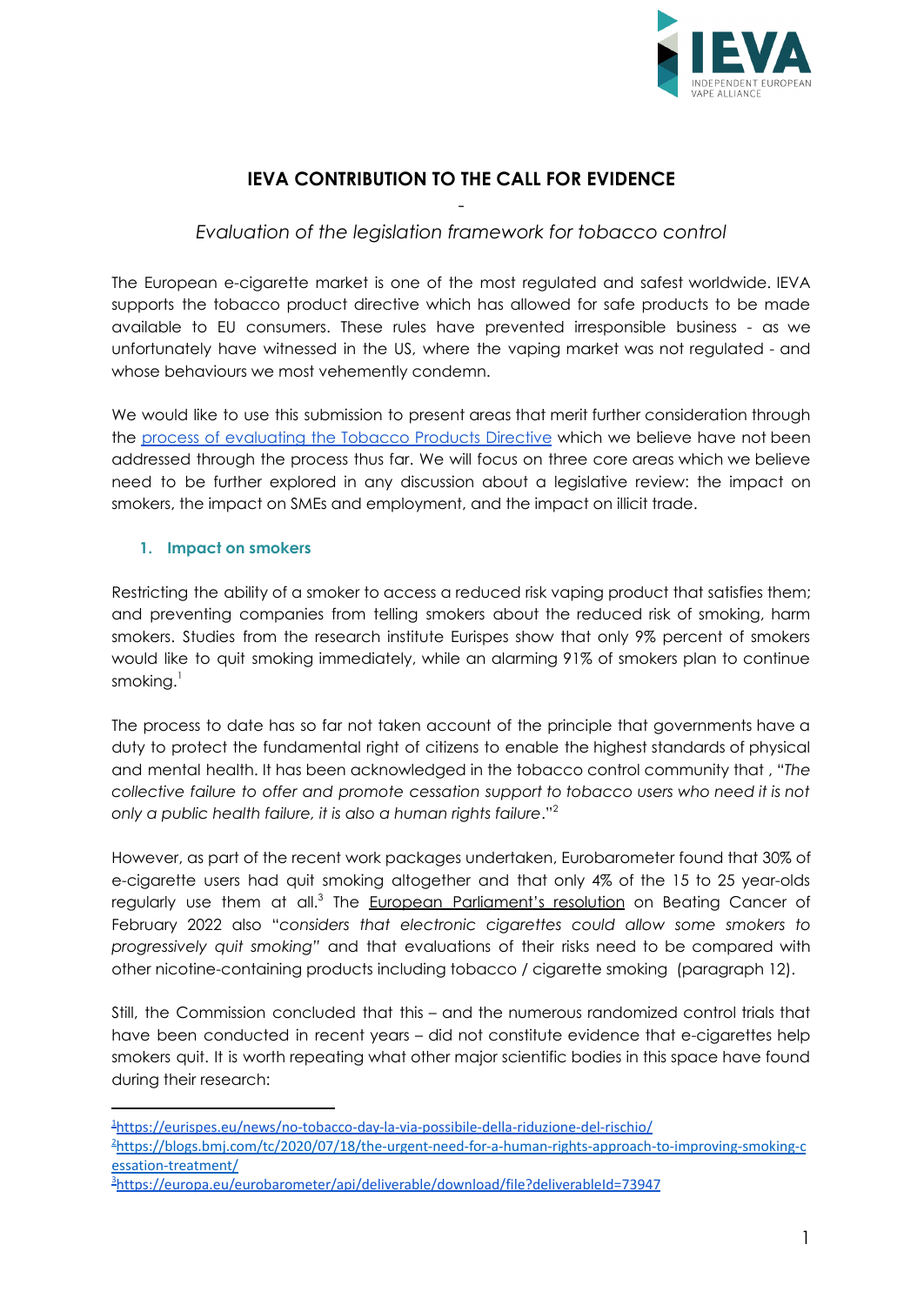

- A systematic review from the internationally-renowned Cochrane Tobacco Addiction Group found evidence according to which "*quit rates were higher in people randomized to nicotine [e-cigarettes] than in those randomized to nicotine replacement therapy (NRT)*" which, in absolute terms, translated "*to an additional three quitters per 100.*" 4
- A Public Health England (PHE) report of 2018 confirmed that vapour products are 95% safer than smoked tobacco products. <sup>5</sup> A 2021 update from PHE further reported that "*The extensive use of vaping products in quit attempts compared with licensed medication suggests vaping products may reach more people who smoke and so have more impact than NRT and varenicline*." 6
- A study by the French National Institute of Health and Medical Research (INSERM) found that "*E-cigarette use was associated with smoking reduction and cessation attempt for individuals who have used it for less than one year"* noting that *"additional benefits are expected to occur with a longer duration of use.*" 7
- A review of survey data undertaken by Public Health France (Santé Publique France), published in 2021, concluded that "*among men who already tried to quit before, smoking cessation was associated with the use of an electronic cigarette (with or without NRT)*". 8
- Evidence from the US shows that one third of adult vapers aged under 34 said that, if "*vape product sales were restricted to tobacco flavours*" they would switch to smoking. A ban on flavoured e-liquids could therefore undermine smoking prevalence reduction targets. 9

#### **2. Impact on employment and SMEs**

For many of our SME members the TPD2 implementation still leaves unclarities, e.g. regarding the definition of leakproof or the EU-wide harmonization of standstill periods. IEVA is concerned that the preparatory work undertaken by the Commission might not have taken account of the various economic impacts any change in the current Directive might have. This is of particular concern in view of the various tools contained in the "Better Regulation Toolbox" that is designed to guide policymaking at the European level.  $^{\mathsf{10}}$ 

<sup>4</sup><https://www.cochranelibrary.com/cdsr/doi/10.1002/14651858.CD010216.pub6/full>

<sup>5</sup>[https://assets.publishing.service.gov.uk/government/uploads/system/uploads/attachment\\_data/file/684963/](https://assets.publishing.service.gov.uk/government/uploads/system/uploads/attachment_data/file/684963/Evidence_review_of_e-cigarettes_and_heated_tobacco_products_2018.pdf) Evidence review of e-cigarettes and heated tobacco products 2018.pdf

<sup>6</sup>[https://assets.publishing.service.gov.uk/government/uploads/system/uploads/attachment\\_data/file/962221/](https://assets.publishing.service.gov.uk/government/uploads/system/uploads/attachment_data/file/962221/Vaping_in_England_evidence_update_February_2021.pdf) Vaping in England evidence update February 2021.pdf

<sup>7</sup> <https://www.sciencedirect.com/science/article/abs/pii/S0306460321000289?via%3Dihub#>

<sup>8</sup>[https://www.santepubliquefrance.fr/determinants-de-sante/tabac/documents/article/tentatives-d-arret-du-ta](https://www.santepubliquefrance.fr/determinants-de-sante/tabac/documents/article/tentatives-d-arret-du-tabac-aides-utilisees-et-maintien-de-l-abstinence-tabagique-une-analyse-retrospective-des-donnees-du-barometre-de-sante-pu) [bac-aides-utilisees-et-maintien-de-l-abstinence-tabagique-une-analyse-retrospective-des-donnees-du-baromet](https://www.santepubliquefrance.fr/determinants-de-sante/tabac/documents/article/tentatives-d-arret-du-tabac-aides-utilisees-et-maintien-de-l-abstinence-tabagique-une-analyse-retrospective-des-donnees-du-barometre-de-sante-pu) [re-de-sante-pu](https://www.santepubliquefrance.fr/determinants-de-sante/tabac/documents/article/tentatives-d-arret-du-tabac-aides-utilisees-et-maintien-de-l-abstinence-tabagique-une-analyse-retrospective-des-donnees-du-barometre-de-sante-pu)

 $^{2}$ <https://doi.org/10.1093/ntr/ntab154>

<sup>10</sup>[https://ec.europa.eu/info/law/law-making-process/planning-and-proposing-law/better-regulation-why-and-h](https://ec.europa.eu/info/law/law-making-process/planning-and-proposing-law/better-regulation-why-and-how_en) [ow\\_en](https://ec.europa.eu/info/law/law-making-process/planning-and-proposing-law/better-regulation-why-and-how_en)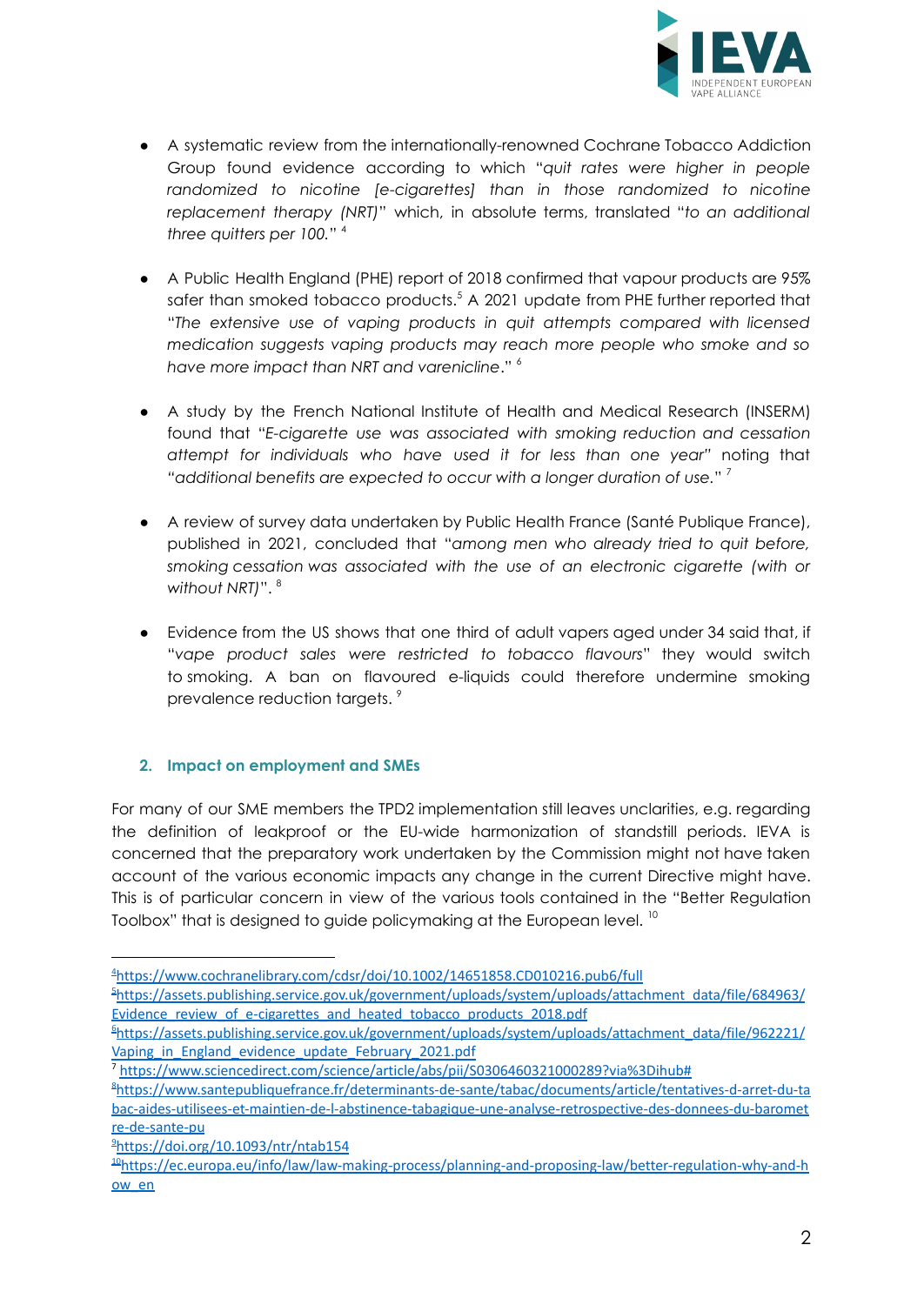

IEVA believes that there are two particular tools that must be consulted ahead of any further proposals in relation to the Directive in question:

- **● The SME test** this test requires an impact assessment to "include the assessments of impacts on SMEs with reference to the result of the SME test". An SME has been clearly defined and many IEVA members fall within this definition. There are three steps to performing this test:
	- **o Identify affected SMEs** many SMEs in the vaping sector have not been identified by the Commission.
	- **o Assessment of the impact on SMEs** no such assessment appears anywhere in the documentation published thus far.
	- **o Minimizing negative impact on SMEs** no proposals have been made to this effect.
- **● The employment tool** this tool covers, *inter alia*, the impact of a proposal on employment. IEVA is happy to provide research indicating that over 100.000 people are employed by the independent vaping sector in Europe throughout the value chain. Inappropriate changes to the current regulatory framework - which has proven its worth - would threaten these jobs.

In the Application Report, we find there is no discussion of the effects of the TPD on employment and SMEs even though the Commission itself defined the scope of the Terms of Reference for the report.

### **3. Impact on crime and illicit trade**

The work performed to date has lacked investigation into the potential for a currently legal and well-regulated market to be replaced by illicit products sold by criminals. Examples throughout history, beginning with the short-lived prohibition of alcohol in the US, show that this is normally what happens where legitimate demand is criminalized.

A review by Public Health England noted that: "*Vapers said that banning flavoured liquids would deter them from using vaping products to help them quit or reduce their smoking. It could also push current vapers towards illicit products".* The review continues to state that *"[a] ban on flavoured liquids could have adverse effects and unintended consequences for smokers using vaping products to quit. It should only be considered with caution*." 11

However, no mention of this risk has been made in the work to date. The potential impact of such illicit trade should be fully explored in any further process.

IEVA respectfully calls on the European Commission to closely consider these three areas in its review. We would be honoured to discuss the matter with you further during the up-coming consultation process in Q4 2022.

<sup>11</sup>[https://assets.publishing.service.gov.uk/government/uploads/system/uploads/attachment\\_data/file/869401/](https://assets.publishing.service.gov.uk/government/uploads/system/uploads/attachment_data/file/869401/Vaping_in_England_evidence_update_March_2020.pdf) Vaping in England evidence update March 2020.pdf